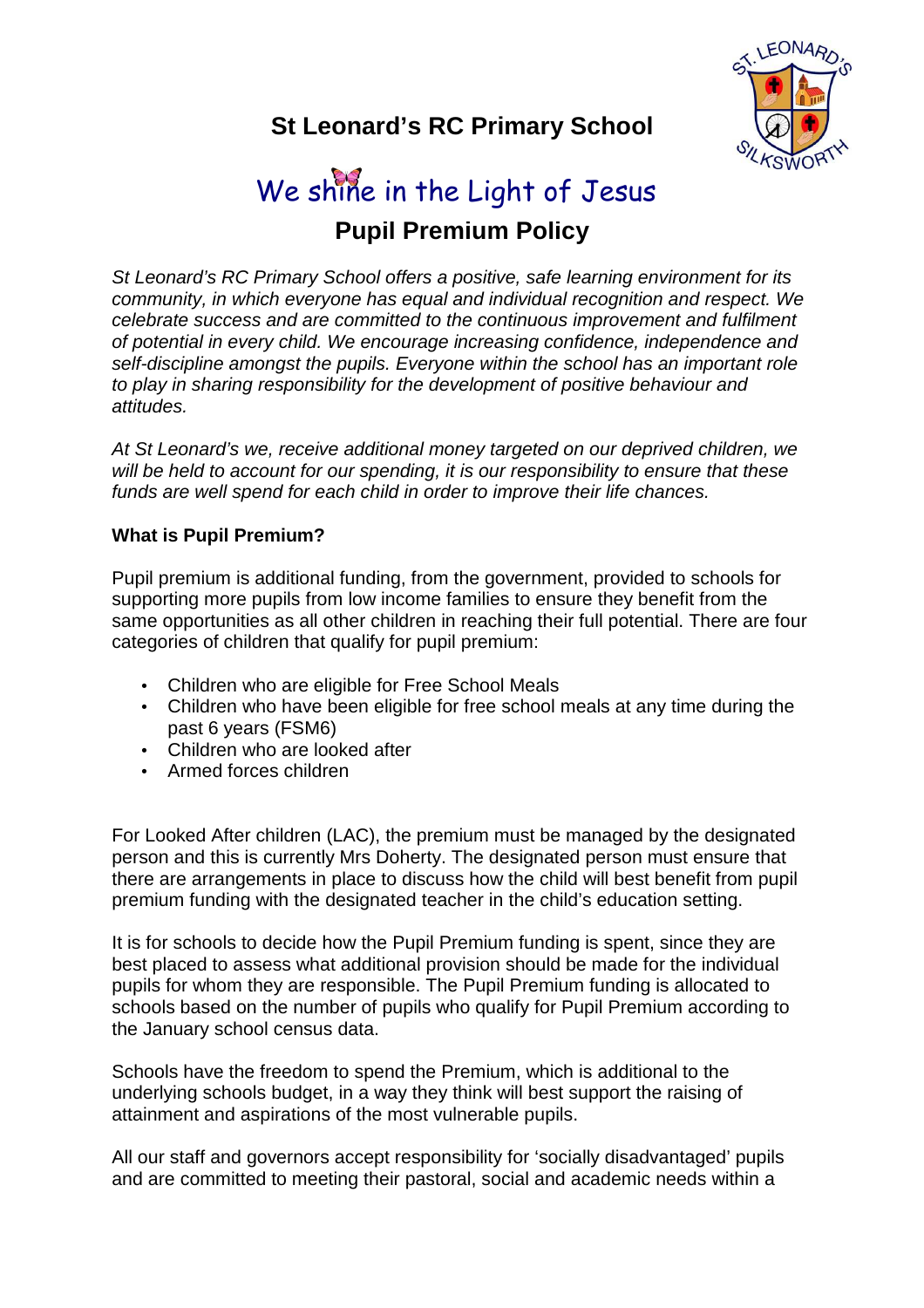caring environment. The targeted and strategic use of pupil premium will support us in achieving our vision.

### **Are you eligible for Free School Meals, Pupil Premium Money?**

Free school meals save your household up to £418 a year per child. Pupil premium – Get £1320 for your child's school to improve education. Early years pupil premium (EYPP) – over £300 for your child's early years and childcare provider to improve provision

#### **Infants - Reception, Years 1 and 2**

All children get free school meals if they are in Reception, Year 1 and Year 2

If you or your partner receives one of the qualifying benefits you can apply for pupil premium to get extra money for your child's school.

#### **Key Stage 2 - Year 3 to Year 6**

Your child is eligible for free school meals if you or your partner receives one of the qualifying benefits. When making your application you are also applying for the pupil premium for your child's school.

#### **Principles**

- We seek to ensure that teaching and learning opportunities meet the needs of all of the pupils;
- We seek to ensure that appropriate provision is made for pupils who belong to vulnerable groups, this includes ensuring that the needs of socially disadvantaged pupils are adequately assessed and addressed;
- In making provision for socially disadvantaged pupils, we recognise that not all pupils who receive free school meals will be socially disadvantaged;
- We also recognise that not all pupils who are socially disadvantaged are registered or qualify for free school meals. We reserve the right to allocate the Pupil Premium funding to support any pupil or groups of pupils the school has legitimately identified as being in need of intervention and support;
- Pupil premium funding will be allocated following a needs analysis which will identify priority classes, groups or individuals.

The Governors recognise that not all pupils who are socially disadvantaged are registered or qualify for free school meals.

The Governors reserve the right to allocate the Pupil Premium funding to support any pupil of groups of pupils the school has legitimately identified as being socially disadvantaged.

ALL children across the school receive good teaching where we: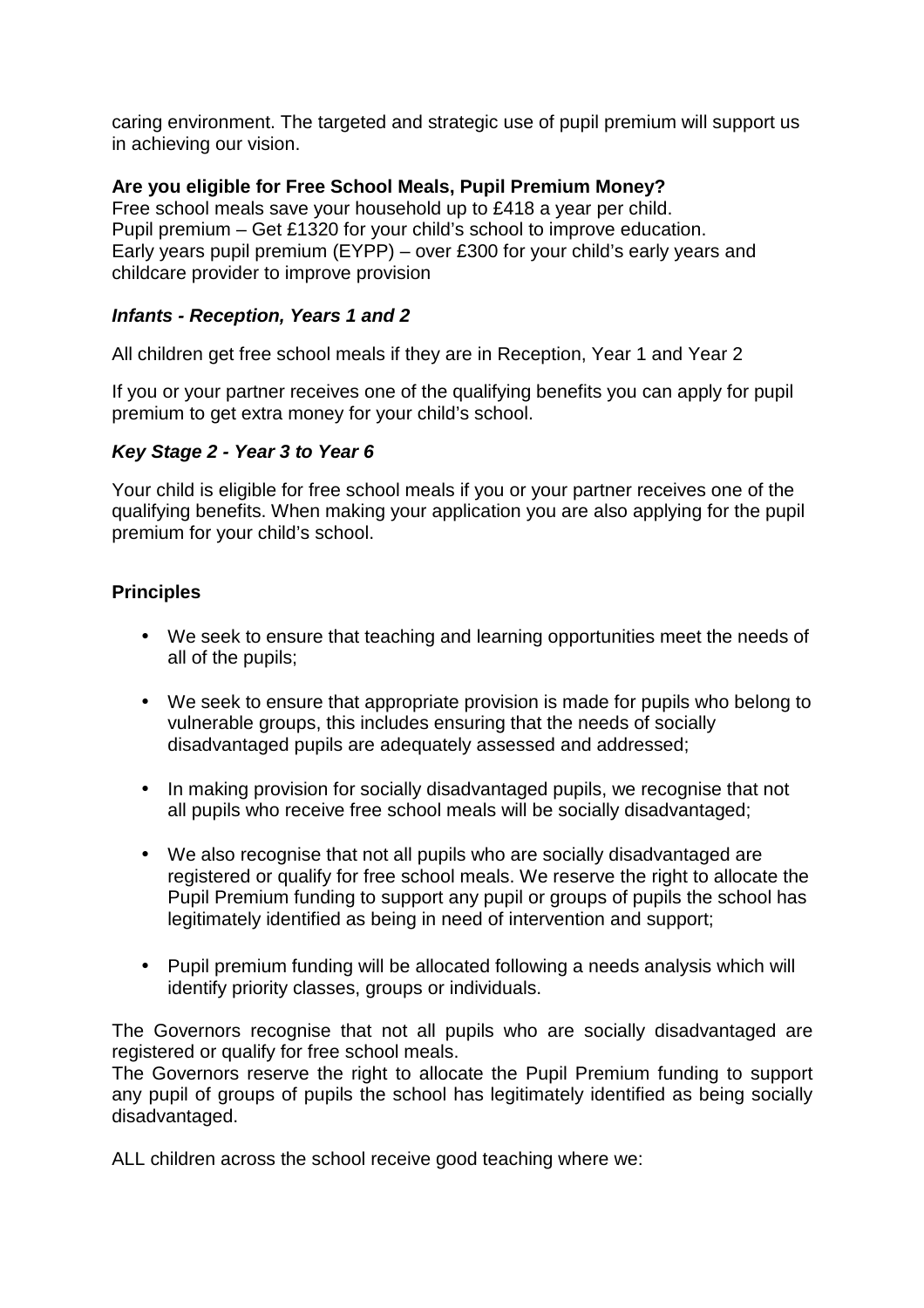- $\checkmark$  Set high expectations
- $\checkmark$  Address any within school variance
- $\checkmark$  Ensure consistent implementation of effective feedback
- $\checkmark$  Share good practice within school
- $\checkmark$  Provide high quality Professional development
- $\checkmark$  Improve assessment through moderation.
- We will work closely with parents and focus on building strong relationships and engagement
- We will continue to focus on promoting attendance, punctuality and positive behaviour

#### **Reporting**

- It will be the responsibility of the Head Teacher to report to the Governors on:
	- o the progress made towards narrowing the gap, for socially disadvantaged pupils;
	- $\circ$  an outline of the provision that is being made;
	- o an evaluation of the cost effectiveness and impact of the provision in terms of the progress made by the pupils receiving a particular provision.
- Parents will receive information as to the progress of pupils through personal information sent home on Support Plans, through Learning Review Meetings for KS2 parents and through reporting of assessment results at the end of the academic year.
- The Governors of the school will ensure that there is an annual statement available to parents on how the Pupil Premium funding has been used to address the issue of 'narrowing the gap', for socially disadvantaged pupils.

This task will be carried out within the requirements published by the Department for Education and will appear on our school website.

# **Expenditure**

#### **Principles:**

As a fully inclusive school, we firmly believe that all children have an entitlement to a curriculum which meets the needs of the individual, therefore:

- We ensure that teaching and learning opportunities meet the needs of all of the pupils.
- We ensure that appropriate provision is made for pupils who belong to vulnerable groups, this includes ensuring that the needs of socially disadvantaged pupils are adequately assessed and addressed.
- In making provision for socially disadvantaged pupils, we recognise that not all pupils who receive free school meals will be socially disadvantaged.
- We also recognise that not all pupils who are socially disadvantaged are registered or qualify for free school meals. We reserve the right to allocate the Pupil Premium funding to support any pupil or groups of pupils the school has legitimately identified as being socially disadvantaged.